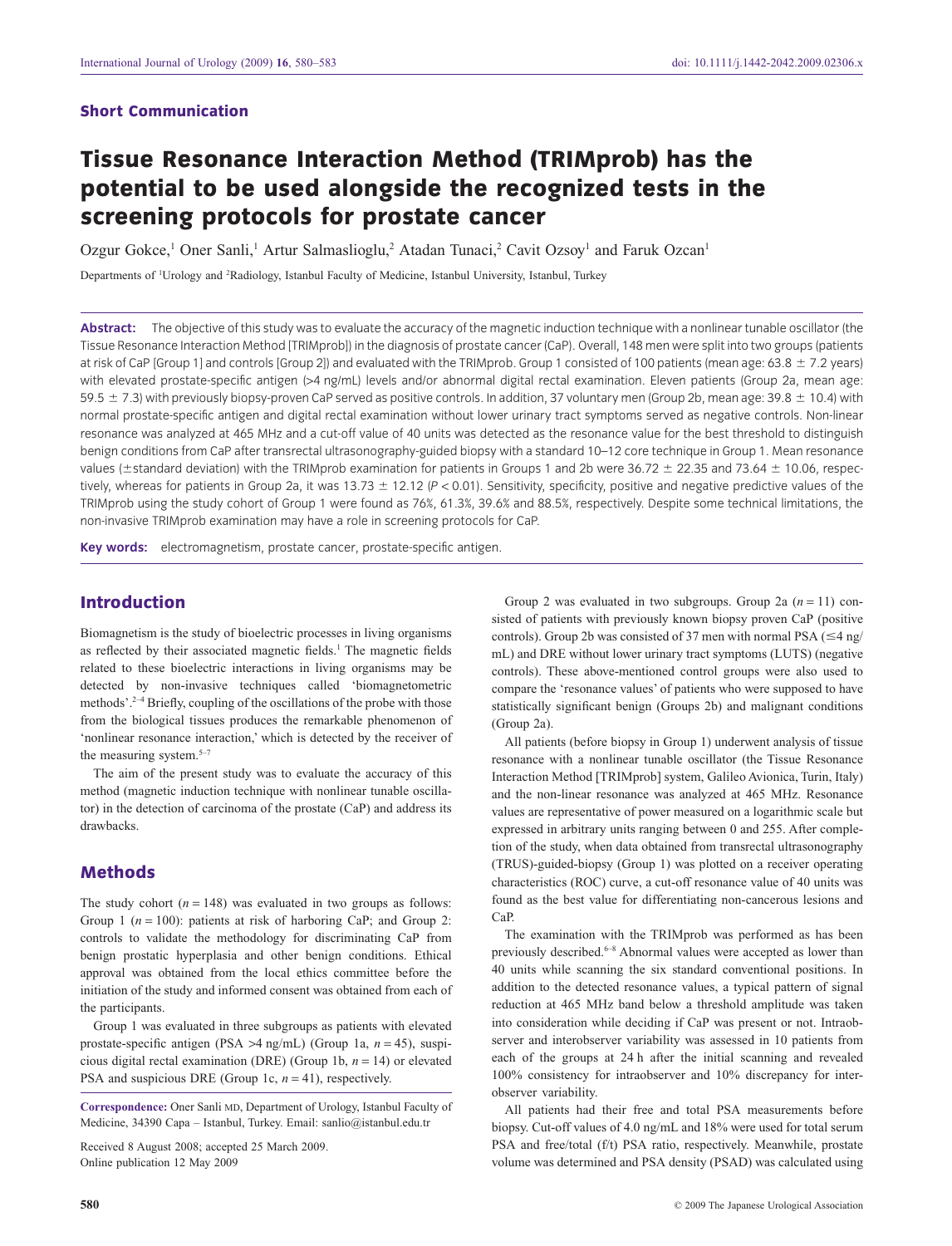|                  | Group 1 $(n = 100)$ |           | Group 2a $(n = 11)$ |           | Group 2b $(n = 37)$ |           | $P$ -value |
|------------------|---------------------|-----------|---------------------|-----------|---------------------|-----------|------------|
|                  | Mean                | <b>SD</b> | Mean                | <b>SD</b> | Mean                | <b>SD</b> |            |
| Age              | 63.89               | 7.29      | 59.55               | 7.38      | 39.86               | 10.45     | 0.000      |
| <b>Total PSA</b> | 8.8                 | 0.09      | 7.51                | 4.15      | 0.76                | 0.36      | 0.000      |
| Free PSA         | 1.518               | 1.312     | 1.172               | 0.824     | 0.21                | 0.11      | 0.000      |
| $f/t$ PSA $(%)$  | 20.02               | 8.90      | 15.27               | 7.91      | 28.73               | 4.21      | 0.000      |
| Volume (mL)      | 56.67               | 30.02     | 38.45               | 12.01     | 24.84               | 7.54      | 0.000      |
| <b>PSAD</b>      | 16.7                | 13.15     | 20.73               | 10.07     | 3.05                | 0.74      | 0.000      |

f/t, free/total; PSA, prostate-specific antigen; PSAD, PSA density; SD, standard deviation.

**Table 2** Sensitivity, specificity, PPV, NPV and overall accuracy of individual diagnostic parameters (Group 1,  $n = 100$ )

|                                 | Sensitivity (%) | Specificity (%) | <b>PPV (%)</b> | NPV(%) | Overall accuracy (%) |
|---------------------------------|-----------------|-----------------|----------------|--------|----------------------|
| TRIMprob                        | 76.0            | 61.3            | 39.6           | 88.5   | 65.0                 |
| TPSA $(>4$ ng/mL)               | 88.0            | 21.3            | 27.2           | 84.2   | 38.0                 |
| F/T PSA $\left  \right $ (<18%) | 64.0            | 52.0            | 30.8           | 81.3   | 55.0                 |
| <b>PSAD</b>                     | 56.0            | 69.3            | 37.8           | 82.5   | 66.0                 |
| DRE                             | 84.0            | 54.7            | 38.2           | 91.1   | 62.0                 |
| TRUS findings                   | 84.0            | 56.0            | 38.9           | 91.3   | 63.0                 |

DRE, digital rectal examination; f/t, free/total; NPV, negative predictive values; PPV, positive predictive values; PSA, prostate-specific antigen; PSAD, PSA density; TPSA, total PSA; TRIMprob, nonlinear tunable oscillator; TRUS, transrectal ultrasonography.

TRUS. PSAD >0.15 ng/mL/mL was accepted as suggestive of CaP. Prostate biopsies (Group 1) were done including 10–12 cores according to the prostate weight.

#### **Statistical analyses**

The Student's *t*-test, the Mann–Whitney *U*-test, one-way ANOVA and the Kruskal–Wallis test were used where appropriate. Calculation of the area under the ROC curves for total PSA, f/t PSA ratio, PSAD and evaluation with TRIMprob were performed using statistical software. ROC analysis was done post-hoc and the ROC curve was graphed as the false-positive rate versus sensitivity and summarized by the area under the ROC curve. For these analyses, SPSS 10.0 for Windows was used.

## **Results**

Table 1 presents the mean ages, mean serum total and free PSA values, free/total PSA ratios, mean prostate volumes and mean PSA densities for all groups. The mean resonance values according to the TRIMprob examination for patients in Groups 1 and 2b were  $36.72 \pm 22.35$  and 73.64  $\pm$  10.06, respectively; whereas for patients in Group 2a, this value was  $13.73 \pm 12.12$  ( $P < 0.01$ ). Meanwhile, Group 1c  $(27.41 \pm 24.69)$  had significantly lower mean resonance values compared to Group 1a  $(45.23 \pm 22.15)$  and Group 1b  $(38.36 \pm 23.48)$ , respectively  $(P < 0.01)$ .

Biopsy-proven CaP was detected in Groups 1a (*n* = 4; 8.8%), 1b  $(n = 2; 14.2\%)$  and 1c  $(n = 19; 46.3\%)$ , respectively. This outcome revealed that the patients with a higher risk of CaP had resonance

values closer to the values obtained for CaP than benign prostatic conditions. Using the study cohort of Group 1, a sensitivity of 76% and specificity of 61.3% for the diagnosis of CaP with positive predictive values (PPV) and negative predictive values (NPV) of 39.6% and 88.5%, respectively, was found. In addition, the overall diagnostic accuracy of this method was found as 65%. The sensitivity, specificity, positive and negative predictive values of individual diagnostic parameters are summarized in Table 2.

In addition, the area under the ROC curve was greater for resonance values according to the TRIMprob compared to the serum total PSA, the f/t PSA ratio, and the PSAD (Fig. 1). Our comparison of the area under the ROC curves indicated that evaluation with TRIMprob and f/t PSA ratios were statistically different from the total PSA and PSAD.

## **Discussion**

In the first prospective study evaluating the role of TRIMprob, Bellorofonte *et al.* evaluated 757 patients including control groups comprising patients with normal DRE and PSA.<sup>6</sup> The authors found a sensitivity of 95.5% and a specificity of 42% for the diagnosis of CaP with a PPV and NPV of 63.6% and 89.8%, respectively, when the cut-off resonance value was chosen as 50 units. In a multicenter prospective study, Da Pozzo *et al.* evaluated 188 patients with this technique who were candidates for TRUS biopsy and reported the sensitivity and specificity of this technique for detecting CaP as  $80\%$  and  $51\%$ , respectively.<sup>7</sup> Similarly, Tubaro *et al.* reported the same parameters as 89% and 62% in 111 patients undergoing TRUS biopsy.8 Our data is in accordance with the aforementioned series. However, one should note that the TRIMprob has missed 5.6–13.3% of cancer patients in the studies mentioned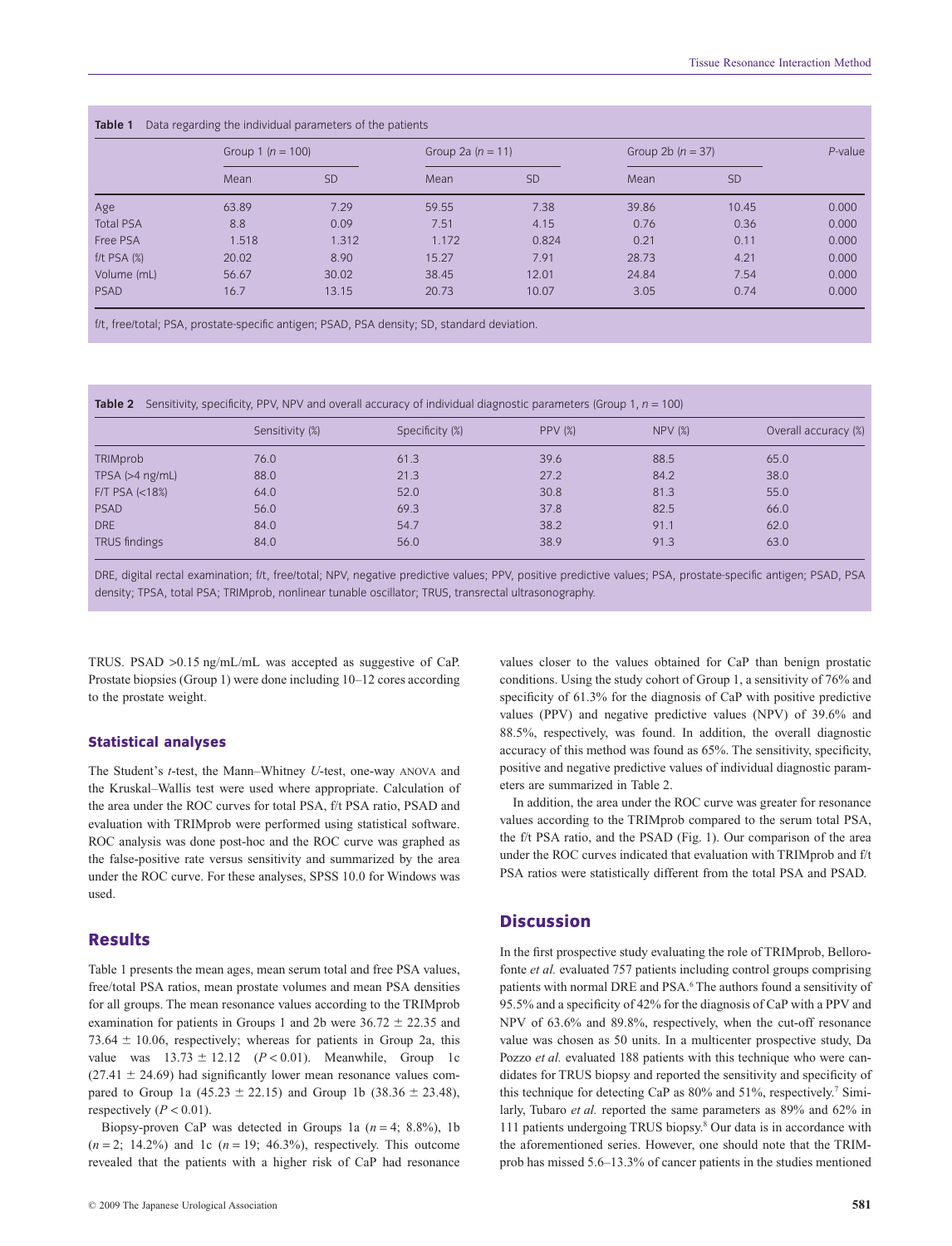

|                  | Area  |       |       | Std. Error Asymptotic Sig. Asymptotic 95% Confidence Interval |             |
|------------------|-------|-------|-------|---------------------------------------------------------------|-------------|
|                  |       |       |       | Lower Bound                                                   | Upper Bound |
| <b>TOTAL PSA</b> | 0.649 | 0.066 | 0.027 | 0.520                                                         | 0.777       |
| F/T PSA %        | 0.623 | 0.076 | 0.067 | 0.475                                                         | 0.771       |
| PSAD             | 0.655 | 0.062 | 0.020 | 0.533                                                         | 0.778       |
| <b>TRIMPROB</b>  | 0.715 | 0.061 | 0.001 | 0.595                                                         | 0.834       |

**Fig. 1** Comparison of receiver operating characteristics (ROC) curves of 100 (Group 1) patients with biopsy for total prostate-specific antigen (PSA), free/total (f/t) PSA ratio, PSA density (PSAD) and nonlinear tunable oscillator (TRIMprob).

above.6–8 This outcome may be attributed to the lack of a comparison of TRIMprob with the gold standard technique (prostatectomy specimen) for determining its efficacy. However, we believe that the high NPV associated with this method suggests that this new technology might be shown to reduce repeated series of biopsies. Thus, larger series are needed to confirm this assumption.

The TRIMprob procedure has some drawbacks that should be addressed. Firstly, the technique suggested by the manufacturer is highly dependent on the examiner. Moreover, the imaging technique is challenging and unclear for general use. In a similar study, Bellorofonte *et al.* found the resonance cut-off value of 50 units is the best criterion differentiating between non-cancerous lesions and CaP.<sup>6</sup> This discrepancy between the two studies may lead to a 'gray zone' that makes this test less valuable. Moreover, like other studies evaluating the sensitivity of an imaging modality, it is not possible to discriminate clinically significant and insignificant cancers. As information about the relationship between signal amplitude and cancer volume is still obscure, the sensitivity of this technique might be overestimated. In addition, it is

not clear if the specificity of this technique is adversely affected by coexisting comorbidities of the scanned organ (prostatitis, previous surgery etc.) or organs neighboring the prostate (cystitis etc.). However, these problems arise more or less in almost every imaging study and molecular marker to be used for selecting candidates for definitive treatment alternatives for localized disease.<sup>9</sup> Therefore, with the aid of improving technology this non-invasive technique may have a role in the screening of CaP.

# **References**

- 1 Lewis MJ. Biomagnetism: A new tool in sport and exercise medicine. *J. Sports Med.* 2003; **21**: 793–802.
- 2 Rose DF, Smith PD, Sato S. Magnetoencephalography and epilepsy research. *Science* 1987; **238**: 329–35.
- 3 Hanninen H, Takala P, Korhonen P *et al.* Features of ST segment and T-wave in exercise-induced myocardial ischemia evaluated with multichannel magnetocardiography. *Ann. Med.* 2002; **34**: 120–9.